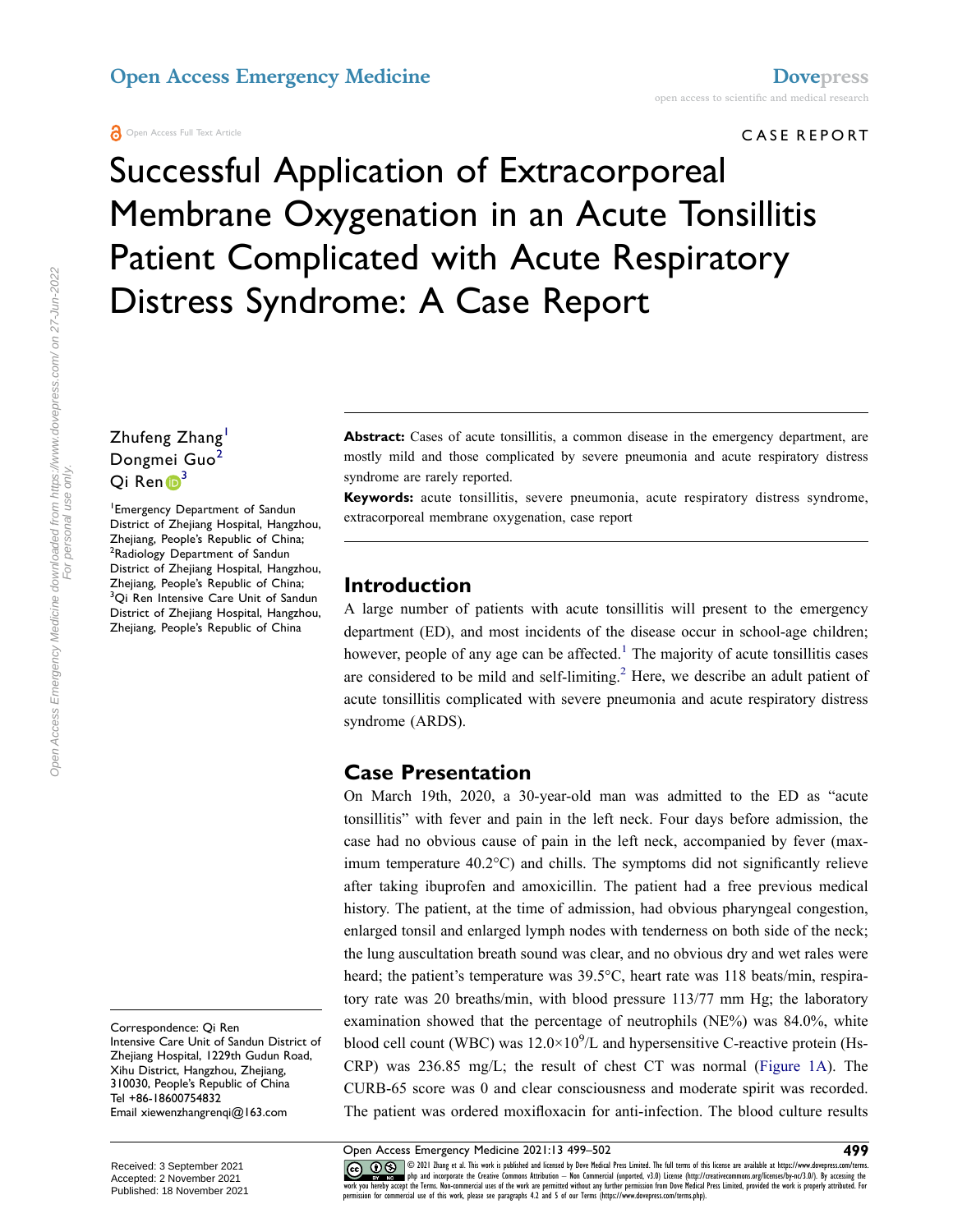<span id="page-1-0"></span>

**Figure 1** Chest CT images of the acute tonsillitis patient after admission. (**A**) Chest CT image on March 19th, 2020, the admission day 1; (**B**) chest CT image on March 21st, 2020, the admission day 3; (**C**) chest CT image on March 27th, 2020, the admission day 8; (**D**) chest CT image on April 2nd, 2020, after discharge.

completed at the time of admission showed that the patient was infected with gram-positive cocci.

On March 21st, the patient complained of dyspnea, palpitation and shortness of breath. The effect was not good after increasing the oxygen flow, and the SpO2 decreased to 84%. Chest CT showed: the progress was faster than that when admitted on day 1, multiple ground glass opacity in both lungs, and a small amount of pleural effusion on both sides and pericardial effusion [\(Figure 1B](#page-1-0)). After completing CT examination, the patient returned to the ward and his blood pressure (BP) decreased and fluctuated between 74–88/45–62mm Hg. Norepinephrine was given rapidly to maintain his BP. The patient was undergoing a critical condition and the CURB-65 score was 3 at the same time. The usage of fraction of inspiration O2 (FiO2) was 100%, however the oxygenation was still difficult to maintain; PaCO2 was 52.8mm Hg and respiratory distress symptoms were obvious. Considering the patient complicated with severe pneumonia, ARDS, respiratory failure and shock symptoms of hemodynamic instability, we prescribed to pump norepinephrine with 0.1 μg/kg/min, meanwhile, venovenous ECMO adjuvant treatment was given with the setting as centrifugal pump speed at 3775 rpm, blood flow about 5.0L/min and oxygen flow as 15L/min with FiO2 100%. After 30 minutes of ECMO combined with ventilator, the vital signs of the patient gradually stabilized with HR 110 beats/min, RR 25 breaths/min, BP122/73mm Hg and SpO2 98–100%.

On March 27th, the patient self-reported a normal status, with a FiO2 of 35%, BP 128/71mm Hg, SpO2 100%, HR 78 beats/min and RR 16 breaths/min. Consulting the result of chest CT re-examination [\(Figure 1C\)](#page-1-0), ECMO was removed since the condition had an obvious improvement on March 28th. The patient was transferred to the general ward of the respiratory department, and discharged after 3 days' observation. One month after discharge, the chest CT re-examination of the patient showed normal [\(Figure 1D\)](#page-1-0).

#### **Discussion**

<span id="page-1-2"></span><span id="page-1-1"></span>ARDS is a kind of acute pulmonary edema induced by non-cardiogenic factors, which is characterized by respira-tory distress and refractory hypoxemia.<sup>[3](#page-2-2)</sup> It is often secondary to severe pneumonia and its related infectious shock, and the mortality rate can be high. $4$  For ARDS patients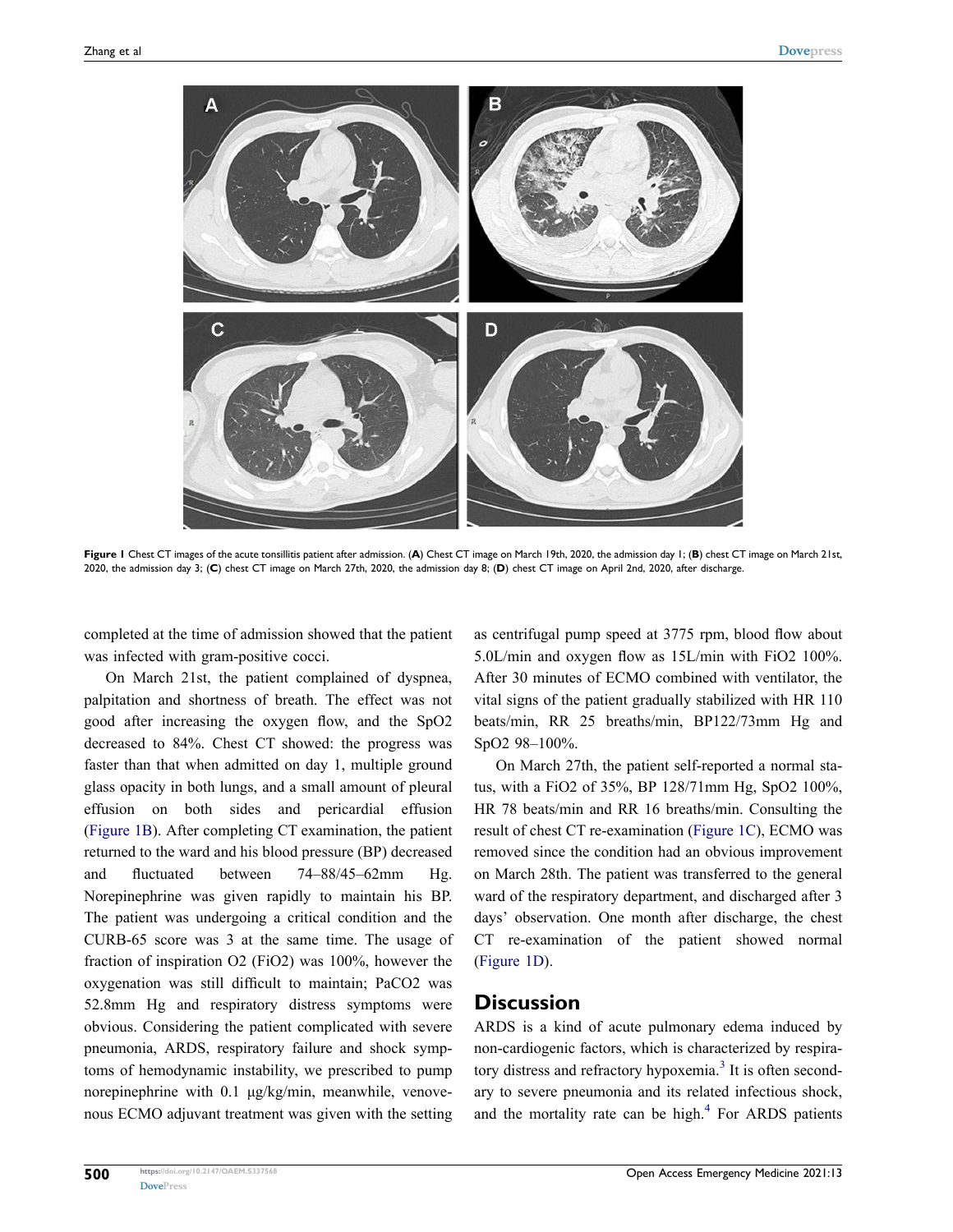<span id="page-2-5"></span>with respiratory failure, hemodynamic uncertainty and other shock manifestations due to severe acute tonsillitis, ECMO should be used as early as possible when conventional ventilator-assisted breathing is ineffective.<sup>5</sup> Based on avoiding hyperoxia and ventilator-associated lung injury, ECMO can improve hypoxemia as soon as possible, correct respiratory failure, stabilize circulation and ensure organ perfusion for patients with acute tonsillitis.

The patient was stable at the time when he was admitted to hospital, but his condition progressed into critically ill rapidly. The patient's blood routine examination after antibiotic treatment on day 1 of admission showed a trend of continuous deterioration; cooling treatment and antibiotics treatment were also ineffective. Since the patient had an infectious disease, we had to pay close attention to changes in his condition, increase the frequency of inspection, understand the changes in his condition, and pay more attention to his response to treatment on a timely basis.<sup>[6](#page-3-0)</sup>

<span id="page-2-7"></span><span id="page-2-6"></span>Patients with severe pneumonia, ARDS, or other multiple organ failure, should be cared for with a targeted implementation, individualized nursing care and timely dynamic assessment of the condition.<sup>7</sup> In this case, the ventilator-assisted breathing could not relieve the symptoms of dyspnea with unstable hemodynamics, and the drug maintenance effect was unhelpful. The opportunity to take the ventilator-assisted breathing and ECMO combined treatment scheme immediately was necessarily estimated between the cooperation of doctors and nurses. For the patient, we paid attention to humanistic care in the process of nursing treatment, carried out effective psychological communication and established a good nurse– patient relationship.[8](#page-3-2) When the patient's condition changes, we should fully inform their family, especially the possible causes of the disease changes and the advantages and disadvantages of the treatment plan, so that the patient and his family can actively cooperate with the treatment plan and strive for the best treatment opportunity for the patient's recovery.

<span id="page-2-9"></span><span id="page-2-8"></span>We make full use of the advantages of multidisciplinary cooperation, follow the principle of gradual and individualized treatment, and work together with the rehabilitation department to develop an individualized exercise plan that is from passive to active, from weak to strong, from short to long, and improve the exercise time and intensity in the case that patients can tolerate.<sup>9</sup> During the combined treatment of ventilator-assisted breathing and ECMO, the nurses gave the patients <span id="page-2-10"></span>passive movement in bed and guided the patient's active movement when their condition was stable.<sup>10</sup> After ECMO was withdrawn on March 27th, rehabilitation professionals formulated a rehabilitation nursing plan suitable for the patient in bed. On March 28th, after the ventilator-assisted breathing was withdrawn, active and passive rehabilitation nursing at the bedside was carried out as soon as the patient's body permitted, so as to promote the recovery of his various functions.<sup>11</sup> No venous thrombosis occurred in this patient.

#### <span id="page-2-11"></span>**Conclusions**

This was an acute tonsillitis patient complicated with severe pneumonia and ARDS in an emergency department. as the disease rapidly progressed, the patient was treated by endotracheal intubation and ECMO. Close nursing to observe the condition and active monitoring should be considered when acute tonsillitis patients suffer complications, which may reveal effective therapy for the patients in a timely manner and prevent progression to severe status.

#### **Data Sharing Statement**

Data sharing not applicable – no new data generated.

## **Ethical Approval**

This present case report was approved by the institutional ethics board of Zhejiang Hospital. A written informed consent to publish the medical details and images had been signed by the patient.

#### **Funding**

There is no funding to report.

## **Disclosure**

The authors report no conflicts of interest in this work.

## **References**

- <span id="page-2-0"></span>1. Sidell D, Shapiro NL. Acute tonsillitis. *Infect Disord Drug Targets*. [2012](#page-0-3);12(4):271–276. doi:[10.2174/187152612801319230](https://doi.org/10.2174/187152612801319230)
- <span id="page-2-1"></span>2. Bird JH, Biggs TC, King EV. Controversies in the management of acute tonsillitis: an evidence-based review. *Clin Otolaryngol*. [2014](#page-0-4);39 (6):368–374. doi:[10.1111/coa.12299](https://doi.org/10.1111/coa.12299)
- <span id="page-2-2"></span>3. Thompson BT, Chambers RC, Liu KD. Acute respiratory distress syndrome. *N Engl J Med*. [2017](#page-1-1);377(19):1904–1905. doi:[10.1056/](https://doi.org/10.1056/NEJMc1711824) [NEJMc1711824](https://doi.org/10.1056/NEJMc1711824)
- <span id="page-2-3"></span>4. Sarda C, Palma P, Rello J. Severe influenza: overview in critically ill patients. *Curr Opin Crit Care*. [2019;](#page-1-2)25(5):449–457. doi:[10.1097/](https://doi.org/10.1097/MCC.0000000000000638) [MCC.0000000000000638](https://doi.org/10.1097/MCC.0000000000000638)
- <span id="page-2-4"></span>5. Menk M, Estenssoro E, Sahetya SK, et al. Current and evolving standards of care for patients with ARDS. *Intensive Care Med*. [2020](#page-2-5);46(12):2157–2167. doi:[10.1007/s00134-020-06299-6](https://doi.org/10.1007/s00134-020-06299-6)